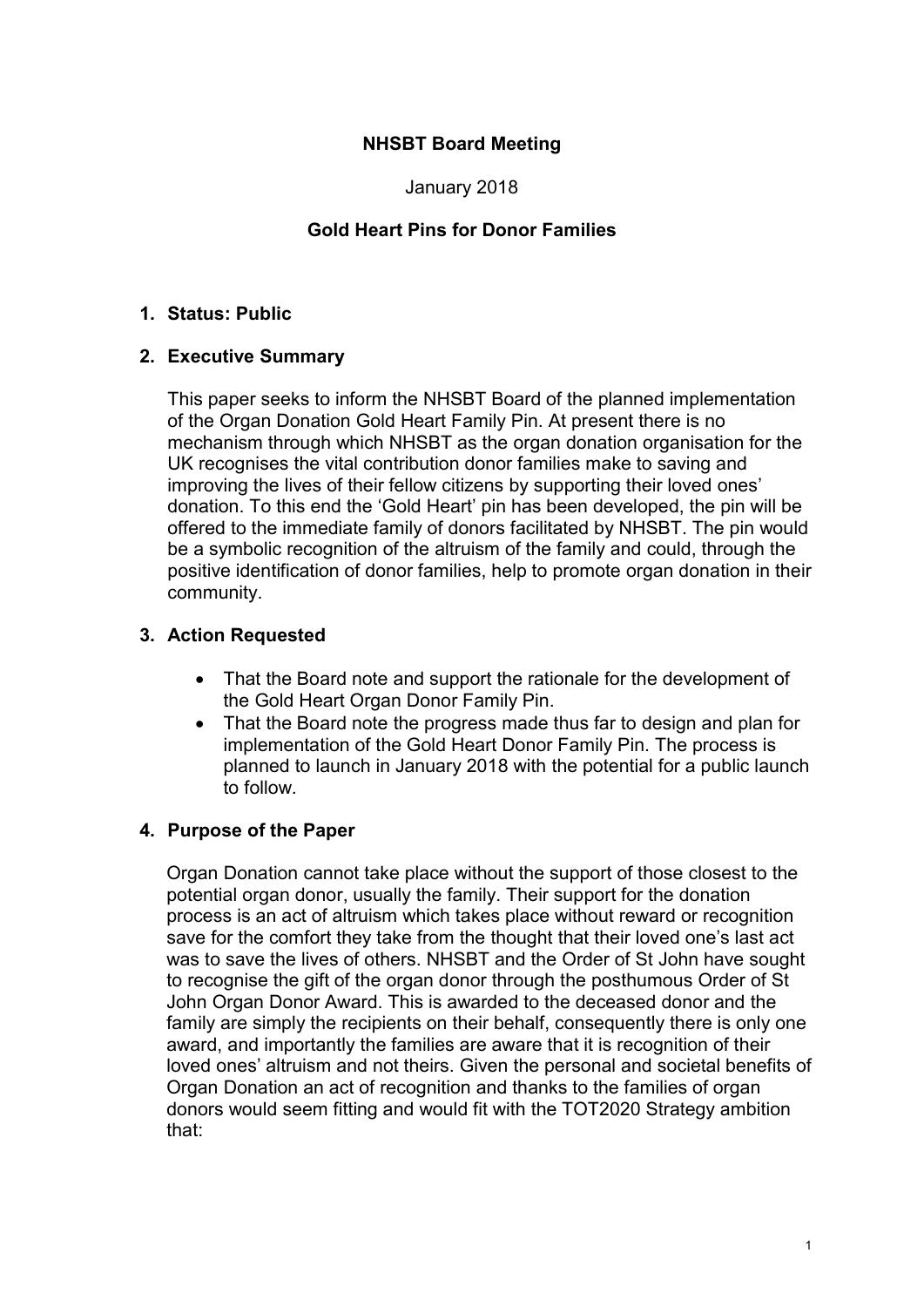'Donation should be seen as a responsibility and a feature of good citizenship, regardless of background or community. Donation should be something of which people are proud'

### 5. Background

- 5.1Organ Donation offers personal and societal benefits and the TOT2020 Strategy recognises that support across UK society for donation is vital if the goal of 80% consent rate is to be achieved. Lorraine Fahey, Business Support to the Assistant Director, Organ Donation and Nursing put forward the idea of the Gold Pin as a way of recognising the importance of Organ Donor Families. The benevolence of organ donors has been increasingly recognised with positive messaging around organ donation stories in Organ Donation Week and through more personal recognition such as the Order of St John Award. In this context it was felt appropriate to recognise the contribution of organ donor families, without whose support donation would not take place. Both deceased and living organ donors are recognised by the award of separate pins but there was no equivalent for families. The Gold Heart pin for the immediate family of deceased organ donors will address that disparity and thank them for their unique role in saving lives.
- 5.2The current organ donation behaviour change strategy utilises a pink 'Yes I donate' heart which is used in publicity materials and which already exists as a pin which can be worn to show support for organ donation. The Gold Heart Organ Donor Family Pin retains the stylised shape of the pink heart but is slightly larger as befits the importance of the family. This will allow for synergies between the Pink and Gold pins to be exploited with donation supporters wearing Pink Hearts while the Gold Heart would signal that the donor family are different in a positive way. In the USA the Gold Star pin is awarded to those whose loved ones have died in service of their country. The Gold Star families are honoured and the pin is an instantly recognisable symbol of their loss. The ambition for the Organ Donation Gold Heart pin would be for it to become a part of the iconography of organ donation in the UK. The ambition is that over time the Pin will become recognisable by the public and seen as a symbol of the generosity of the family member, and as such is something the family member is proud to wear.
- 5.3 As well as providing a recognition of the family members benevolence it is anticipated that as with the pink 'Yes' pins the Gold Pins are likely to be conversation points when worn. This prompt to share the donor families story would also be a positive way to promote organ donation. The pin will take organ donation into the communities in which the donor family lives and will thereby assist the wider goal of seeking to normalise organ donation in the UK. The Heart could also be beneficial in circumstances where families are in dispute over who should collect the posthumous Order of St John Award for Organ Donation. By providing a pin for each family member it will allow each person to wear something designed to acknowledge the donation. The Gold Heart is recognising the family and not the deceased donor so is entirely different to the Award of the Order of St John but as part of the holistic care of the family could help to ease tensions around who receives the Award.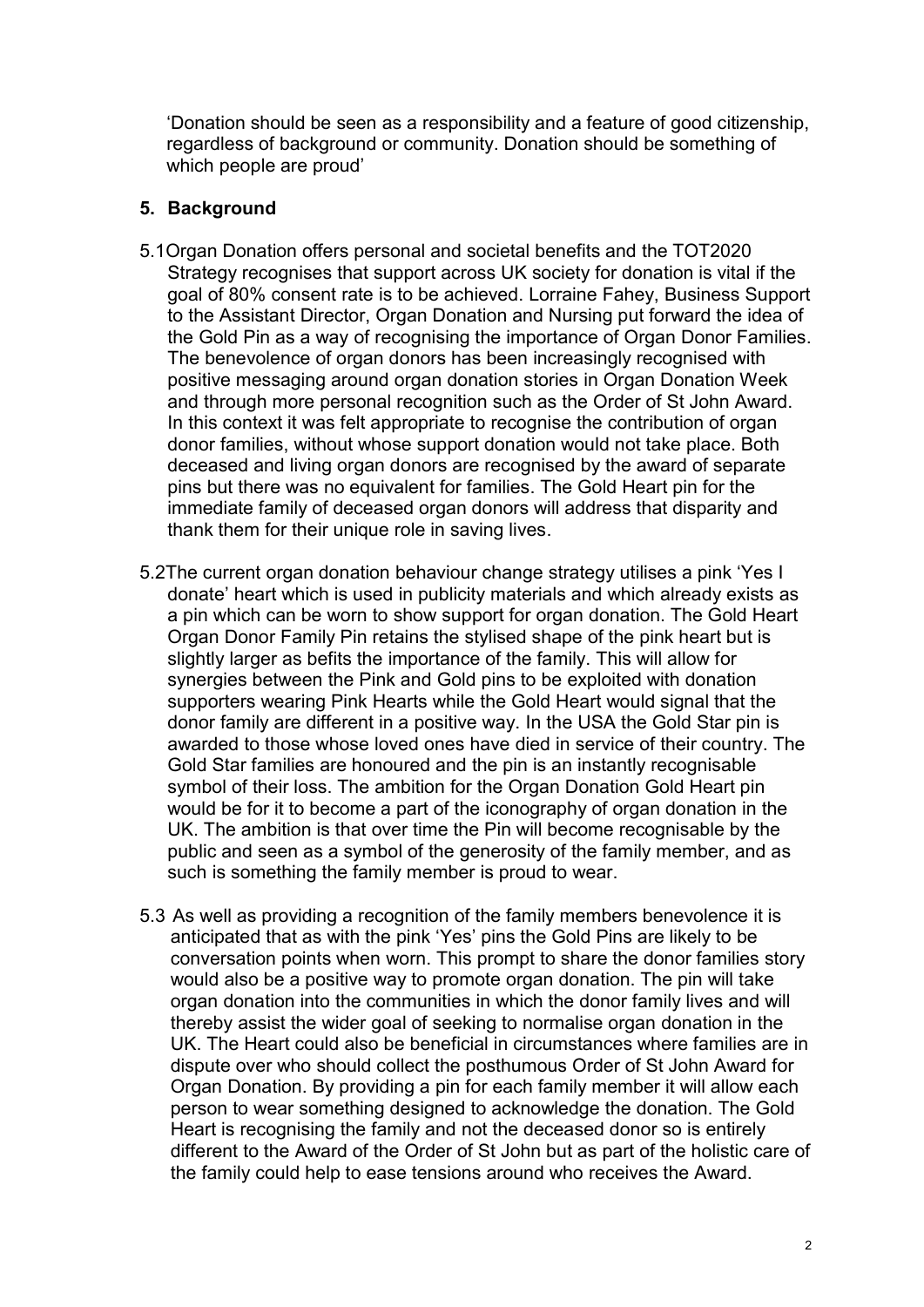5.4 As the pin is intended as recognition for Organ Donor families it has been agreed that there should be no restriction upon families who supported a donation before the introductory date of the Pin receiving them. Therefore where previous donor families request the pin their request will be facilitated, however pins will not be routinely offered to families with whom there is no ongoing contact.

# 6. Proposal Development

- 6.1A prototype Pin was designed an approved by the ODT SMT and then shared at the ODT Sustainable Funding Meeting. As a consequence of feedback from the Health Departments of Scotland and Northern Ireland a Gold Heart Pin minus the 'Yes' inscription has been designed and will be provided to donor families from those two nations, this is to ensure there is no potential for the messaging to be misinterpreted in those nations. Following those changes all consulted parties gave their approval for the introduction of the Pin. The Order of St John Lead contact with NHSBT has also been consulted and approved of the innovation believing it to be a positive addition to the service offered to donor families.
- 6.2 The costs for 10,000 Pins with and without the 'Yes' so sufficient for around 18months of usage across the UK totalled £6845 + VAT. The cost to be met from within the Organ Donation and Nursing budget. The pins will be offered to the donor family by the SN-OD who takes consent, at that time they would note the numbers of pins required for the family and where the pins should be posted. It would be expected that Gold Hearts will be limited to immediate family namely: Father/Mother/Son/Daughter/Husband/Wife/Partner however this will be flexible so where possible family requests can be met and the different scenarios of family life supported.
- 6.3The pins will be retained at the Organ Donation Donor Records Department (DRD) in Speke. The DRD will receive information from the SN-OD regarding number of pins required and the posting address together with the rest of the donor information. A certificate will accompany the pins which will be of a suitable quality to allow framing/keeping should the family so desire. These should reach the family in time for the funeral and if numbers of pink pins allow it could be possible to send some in the pack so other mourners can show their support. The DRD team are confident this change in process can be undertaken by them with no impact upon their ability to carry out the rest of their portfolio of work.
- 6.4 The English and Welsh Gold Hearts have been delivered to Speke with the Scottish and Northern Irish Gold Hearts expected to be delivered before Christmas, along with the bespoke embossed certificates. Given this is the introduction of a new process for the DRD and the importance of a smooth and orderly introduction it has been agreed that Gold Hearts will start to be offered in January 2018.